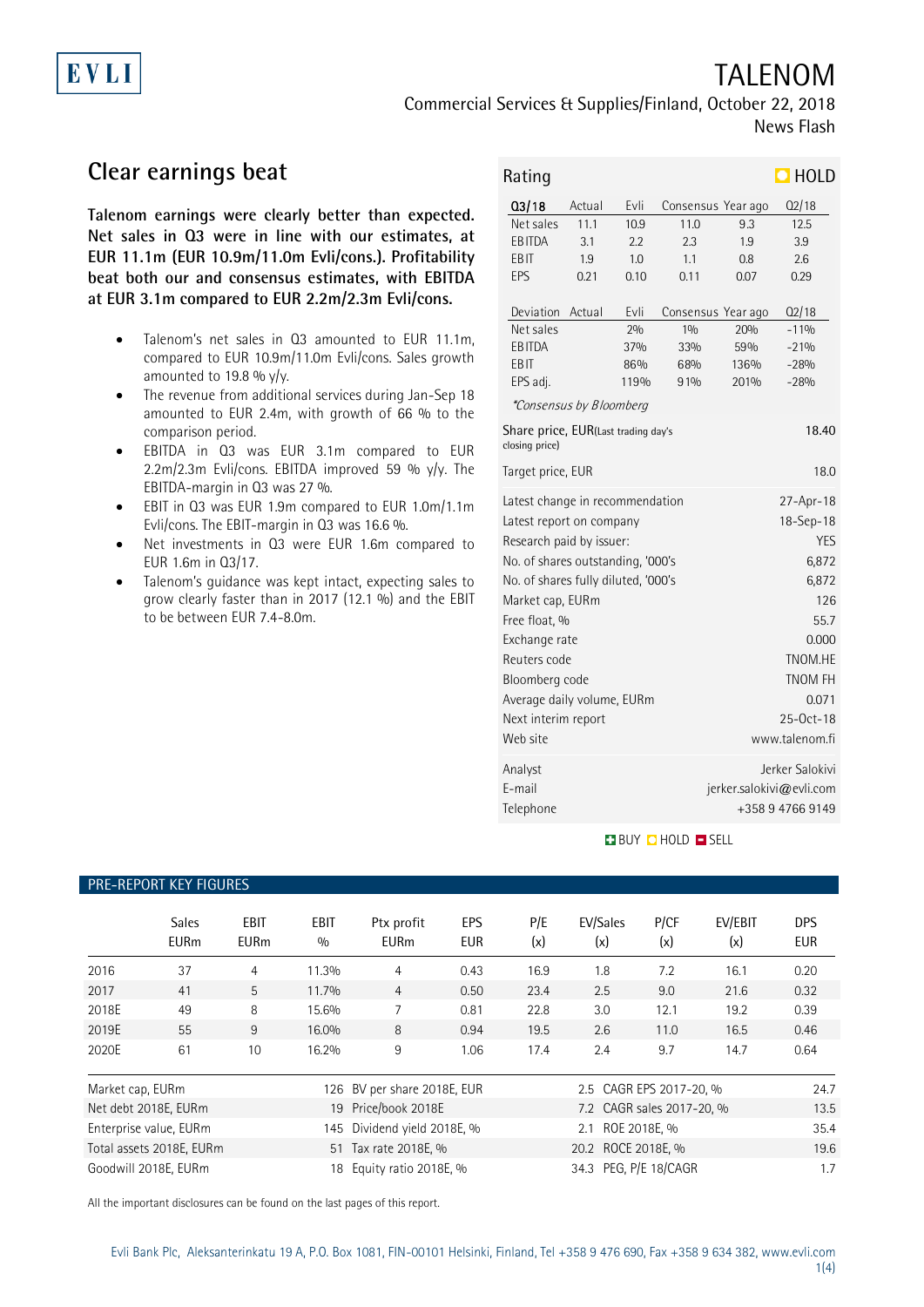#### Important Disclosures

Evli Research Partners Plc ("ERP") uses 12-month target prices. Target prices are defined by utilizing analytical techniques based on financial theory including (but not limited to) discounted cash flow analysis and comparative valuation. The selection of valuation methods depends on different circumstances. Target prices may be altered on the basis of new information coming to light in the underlying company or changes in interest rates, changes in foreign exchange rates, other securities prices or market indices or outlook for the aforementioned factors or other factors that may change the conditions of financial markets. Recommendations and changes by analysts are available at <https://research.evli.com/JasperAllModels.action?authParam=key;461&authParam=x;G3rNagWrtf7K&authType=3> Detailed information about the valuation or methodology and the underlying assumptions is accessible via ERP: [http://research.evli.com](http://research.evli.com/) Investment recommendations are defined as follows: Target price compared to share price Recommendation<br> $\leq 10\%$  $\langle 5, -10, 9 \rangle$  SELL<br> $-10, - (+10), 9 \rangle$  HOLD  $-10 - (+10) \%$  HOL<br>  $> 10 \%$  $> 10\%$ ERP's investment recommendation of the analyzed company is in general updated  $2 - 4$  per year. 60% 56% 50% 40% 33%  $30%$ 20% 10% 10%  $0%$ Sell Hold Buy The graph above shows the distribution of ERP's recommendations of companies under coverage in 16th of April 2018. If recommendation is not given, it is not mentioned here.

#### Name(s) of the analyst(s): Salokivi

This research report has been prepared by Evli Research Partners Plc ("ERP" or "Evli Research"). ERP is a subsidiary of Evli Bank Plc. Production of the investment recommendation has been concluded on 18.09.2018, 8:30. This report has been published on 22.10.2018, 13:45.

None of the analysts contributing to this report, persons under their guardianship or corporations under their control have a position in the shares of the company or related securities.

The date and time for any price of financial instruments mentioned in the recommendation refer to the previous trading day's closing price(s) unless otherwise stated in the report.

Each analyst responsible for the content of this report assures that the expressed views accurately reflect the personal views of each analyst on the covered companies and securities. Each analyst assures that (s)he has not been, nor are or will be, receiving direct or indirect compensation related to the specific recommendations or views contained in this report.

Companies in the Evli Group, affiliates or staff of companies in the Evli Group, may perform services for, solicit business from, hold long or short positions in, or otherwise be interested in the investments (including derivatives) of any company mentioned in the publication or report.

Neither ERP nor any company within the Evli Group have managed or co-managed a public offering of the company's securities during the last 12 months prior to, received compensation for investment banking services from the company during the last 12 months prior to the publication of the research report.

ERP may pursue an assignment from the issuer(s) of the financial instruments mentioned in the recommendation or this report. These assignments may have a limited economic or financial impact on ERP and/or Evli. Under such assignments ERP may perform services including, but not limited to, arranging investor meetings or –events, investor relations communication advisory and production of research material.

ERP has signed an agreement with the issuer of the financial instruments mentioned in the recommendation, which includes production of research reports. This assignment has a limited economic and financial impact on ERP and/or Evli. Under the assignment ERP performs services including, but not limited to, arranging investor meetings or –events, investor relations communication advisory and production of research material.

ERP or another company within the Evli Group does not have an agreement with the company to perform market making services.

For the prevention and avoidance of conflicts of interests with respect to this report, there is an information barrier (Chinese wall) between Investment Research and Corporate Finance units concerning unpublished investment banking services to the company. The remuneration of the analyst(s) is not tied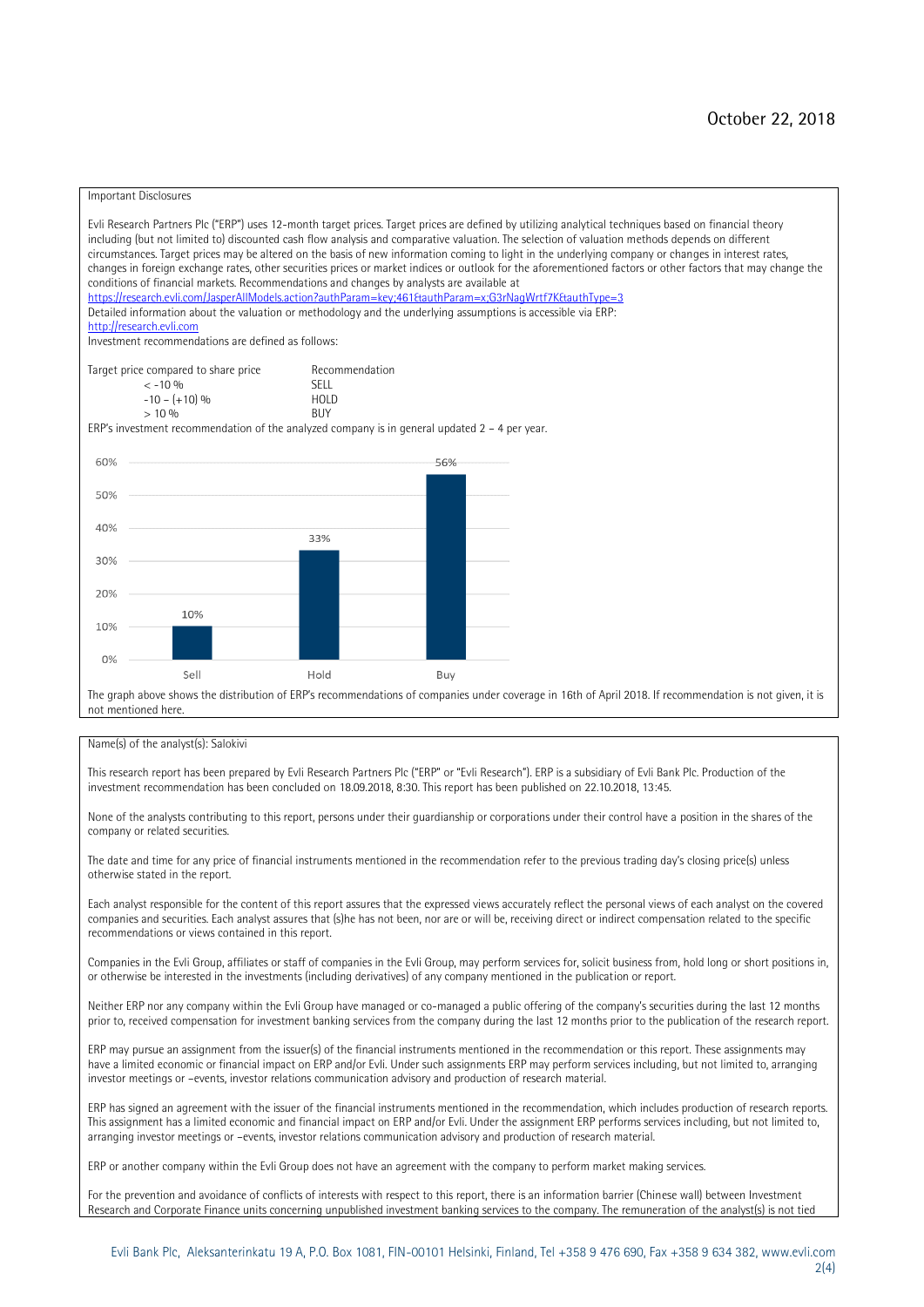directly or indirectly to investment banking transactions performed by Evli Bank Plc or any company within Evli Group.

This report has not been disclosed to the company prior to its dissemination.

This report is provided and intended for informational purposes only and may not be used or considered under any circumstances as an offer to sell or buy any securities or as advice to trade any securities.

This report is based on sources ERP considers to be correct and reliable. The sources include information providers Reuters and Bloomberg, stock-exchange releases from the companies and other company news, Statistics Finland and articles in newspapers and magazines. However, ERP does not guarantee the materialization, correctness, accuracy or completeness of the information, opinions, estimates or forecasts expressed or implied in the report. In addition, circumstantial changes may have an influence on opinions and estimates presented in this report. The opinions and estimates presented are valid at the moment of their publication and they can be changed without a separate announcement. Neither ERP nor any company within the Evli Group are responsible for amending, correcting or updating any information, opinions or estimates contained in this report. Neither ERP nor any company within the Evli Group will compensate any direct or consequential loss caused by or derived from the use of the information represented in this publication.

All information published in this report is for the original recipient's private and internal use only. ERP reserves all rights to the report. No part of this publication may be reproduced or transmitted in any form or by any means, electronic, mechanical, photocopying, recording or otherwise, or stored in any retrieval system of any nature, without the written permission of ERP.

This report or its copy may not be published or distributed in Australia, Canada, Hong Kong, Japan, New Zealand, Singapore or South Africa. The publication or distribution of this report in certain other jurisdictions may also be restricted by law. Persons into whose possession this report comes are required to inform themselves about and to observe any such restrictions.

Evli Bank Plc is not registered as a broker-dealer with the U. S. Securities and Exchange Commission ("SEC"), and it and its analysts are not subject to SEC rules on securities analysts' certification as to the currency of their views reflected in the research report. Evli Bank is not a member of the Financial Industry Regulatory Authority ("FINRA"). It and its securities analysts are not subject to FINRA's rules on Communications with the Public and Research Analysts and Research Reports and the attendant requirements for fairness, balance and disclosure of potential conflicts of interest. This research report is only being offered in U.S. by Auerbach Grayson & Company, LLC (Auerbach Grayson) to Major U.S. Institutional Investors and is not available to, and should not be used by, any U.S. person or entity that is not a Major U.S. Institutional Investor. Auerbach Grayson is a broker-dealer registered with the U.S. Securities and Exchange Commission and is a member of the FINRA. U.S. entities seeking more information about any of the issuers or securities discussed in this report should contact Auerbach Grayson. The securities of non-U.S. issuers may not be registered with or subject to SEC reporting and other requirements.

ERP is not a supervised entity but its parent company Evli Bank Plc is supervised by the Finnish Financial Supervision Authority.